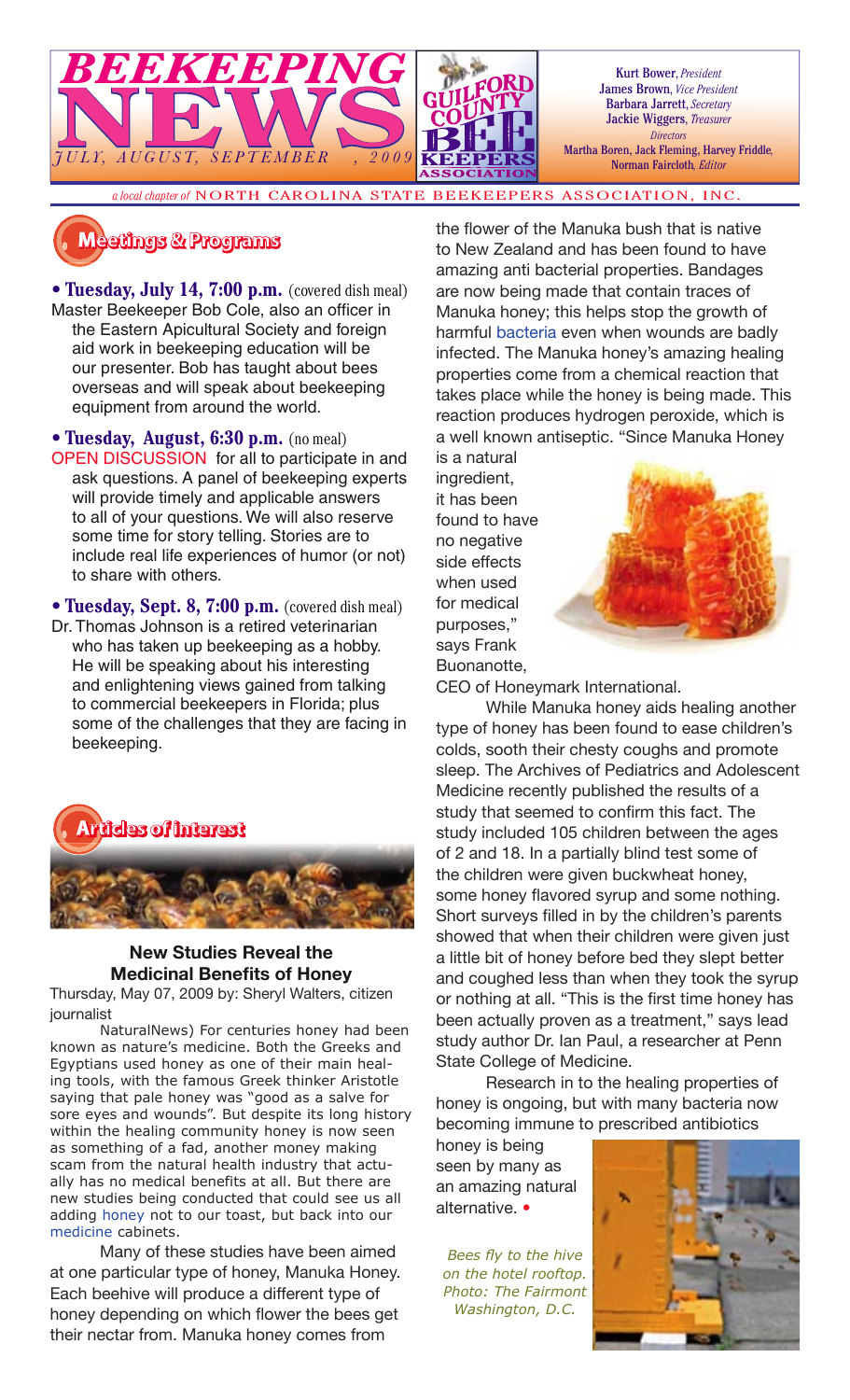### *Excerpts from:* **The buzz about Colony Collapse Disorder** *(May*

*07, 2009 -- Melynda Harrison, MSU News)* Montana State University graduate student Joanna Gress drove from Polson to Bozeman with 50,000 honeybees in her car at the end of April. "It's was a four hour drive with a lot of bees, but it's what I do for science," said the plant sciences doctoral student with a laugh.

Gress brought the bees to MSU to study a possible cause of, and develop a potential management strategy for, Colony Collapse Disorder (CCD). The bees were obtained with assistance from University of Montana professor Jerry Bromenshenk and his colleagues. Bromenshenk is one of the state's leading bee researchers and has been at the forefront of Montana research into possible causes of CCD.

....... *Nosema* spores have a tough resistant wall protecting them from conditions in the host and in the





environment. Conditions in the bees' intestines trigger the explosive release of spores and their contents into the cells of the host bee. The *Nosema* nuclei divide repeatedly inside the infected bee, producing organisms. Some of those organisms mature into spores, completing the lifecycle.

There is an antibiotic that kills the fungus in its active, reproducing state, but there is no known method of killing its spores. This is a problem for beekeepers. As they share combs among hives and use the same equipment to clean multiple hives they can inadvertently spread the spores, infecting other colonies. ....... Gress tested different compounds beekeepers could use to kill the *Nosema ceranae* spores and found that a 10 percent bleach solution worked the best. Beekeepers may be able to use it to clean their hives and equipment. "The great thing is that it is cheap and readily available," said Gress. "I don't know if you

can totally get rid of (the fungus). But, I think we can reduce it so that it's not interfering with honey production." .....

*Nosema ceranae* has replaced a related species of fungus-- *Nosema apis* - that causes bee dysentery, but less death. Gress aims to determine whether *Nosema ceranae* is involved in CCD in the United States. "We are not sure what causes CCD in the U.S., but it is probably multifactored," said Gress. "It's like a perfect storm of high levels of infection by the varroa mite (a parasite that feeds on bee blood and transmits bee viruses), poor nutrition due to pollinating crops with low nutritional value, and pesticide use."

Using microarray analysis, Lehmann and Gress will look at the gene expression of infected bees to see what genes are different between the bees infected with the two different *Nosema* species versus uninfected bees. Gress hopes the analysis will lead to clues that explain why *Nosema ceranae* is more virulent than *Nosema apis.* It may be that the fungus puts an increased stress on the bees, or it may be that it is more lethal because the bees cannot muster a strong immune response to it. "If the latter is the case then maybe we want to try and breed for greater resistance to *Nosema ceranae,"*  said Gress. "It's an important question to figure out in order to help beekeepers come up with a management strategy."...•

## **Washington Hotel Keeps Honeybees on Roof**

Posted Jun 19th 2009 1:30PM by Sarah **LeTrent** 

Some permanent hotel guests in the nation's capital are definitely causing a buzz. The Fairmont Washington, D.C. recently brought 105,000 Italian honeybees to their roof to make the sweetener for the hotel's restaurant, Juniper.

As "chief beekeepers," executive sous chef Ian Bens and executive pastry chef Aron Weber share the responsibilities of maintaining the three colonies -- Casa Bianca, Casa Bella and Casa Blanca.

So why bees? Weber tells Slashfood he got the idea when he visited the Fairmont Royal York in Toronto and saw their rooftop hives flourishing in an urban setting. The D.C. Fairmont already had an interior courtyard garden that produced fresh herbs and edible flowers like lavender, peppermint and rosemary, so the bees seemed like a logical step to further extend the chefs' ideology in keeping products as fresh and local as possible.

"I think it's just another idea of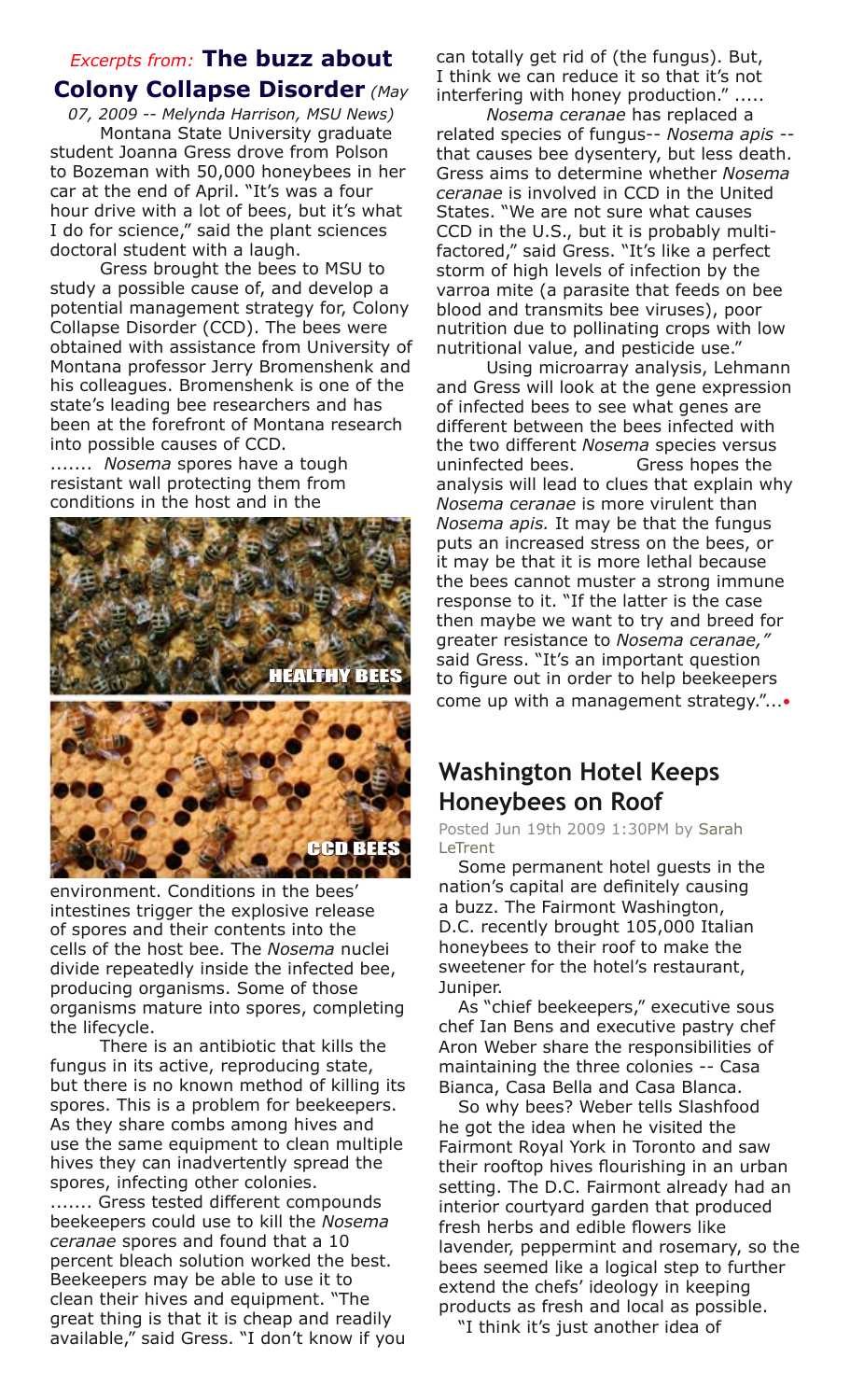doing something really good for the environment, something beyond the herb garden," Weber says.

So are beehives the newest trend in the locavore movement? Perhaps. Even the White House is getting in on the action, as they brought a beehive to the South Lawn earlier this year.

Bens and Weber hope to begin using the honey in their dishes this fall. Right now, their focus is to keep the colonies healthy so that they will be able to showcase their artisanal product at its full potential without rushing the process.

Once the honey does make its longawaited debut at Juniper, don't expect to find it hidden in a dish somewhere.

"We really want a unique product - keep it on its own," Weber says. "Let the real flavor shine through so you can taste what a local product tastes like."

Weber plans to serve the honey drizzled over the restaurant's cheese course and lemon sorbets. The hotel's lobby lounge also plans to feature the honey in a "beetini" cocktail.

[http://www.sciencedaily.com](http://www.sciencedaily.com/releases/2009/04/090414084627.htm)

## *Cure For Honey Bee Colony Collapse?*

*ScienceDaily (Apr. 14, 2009) — For the first time, scientists have isolated the parasite Nosema ceranae (Microsporidia) from professional apiaries suffering from honey bee colony depopulation syndrome. They then went on to treat the infection with complete success.*

In a study published in the new journal from the Society for Applied Microbiology: Environmental Microbiology Reports, scientists from Spain analysed two apiaries and found evidence of honey bee colony depopulation syndrome (also known as colony collapse disorder in the USA). They found no evidence of any other cause of the disease (such as the Varroa destructor, IAPV or pesticides), other than infection with Nosema ceranae. The researchers then treated the infected surviving underpopulated colonies with the antibiotic drug, flumagillin and demonstrated complete recovery of all infected colonies.

The loss of honey bees could have an enormous horticultural and economic impact worldwide. Honeybees are important pollinators of crops, fruit and wild flowers and are indispensable for a sustainable and profitable agriculture as well as for the maintenance of the non-agricultural ecosystem. Honeybees are attacked by numerous pathogens including viruses, bacteria, fungi and parasites.

For most of these diseases, the molecular pathogenesis is poorly understood,

hampering the development of new ways to prevent and combat honeybee diseases. So, any progress made in identifying causes and subsequent treatments of honey bee colony collapse is invaluable. There have been other hypothesis for colony collapse in Europe and the USA, but never has this bug been identified as the primary cause in professional apiaries.

"Now that we know one strain of parasite that could be responsible, we can look for signs of infection and treat any infected colonies before the infection spreads" said Dr Higes, principle researcher.

This finding could help prevent the continual decline in honey bee population which has recently been seen in Europe and the USA. •

#### **Honey Bee Colony Losses In The US**

*Almost 30% From All Causes From September 2008 To April 2009*

*Science Daily Science News (May 22, 2009*) ---Honey Bee Colony Losses nationwide were

approximately 29 percent from all causes from September 2008 to April 2009, according to a survey conducted by the Apiary Inspectors of America (AIA) and the U.S. Department of Agriculture.

This is less than the overall losses of about 36 percent from 2007 to 2008, and about 32 percent from 2006 to 2007, that have been reported in similar surveys.

"While the drop in losses is encouraging, losses of this magnitude are economically unsustainable for commercial beekeeping," said Jeff Pettis, research leader of the Agricultural Research Service (ARS) Bee Research Laboratory in Beltsville, Md. ARS is USDA's principal intramural scientific research agency. The survey was conducted by Pettis; Dennis vanEngelsdorp, president of AIA; and Jerry Hayes, AIA past president.

About 26 percent of apiaries surveyed reported that some of their colonies died of colony collapse disorder (CCD), down from 36 percent of apiaries in 2007-2008. CCD is characterized by the sudden, complete absence of honey bees in a colony. The cause of CCD is still unknown.

As this was an interview-based survey, it is not possible to differentiate between verifiable cases of CCD and colonies lost as the result of other causes that share the "absence of dead bees" as a symptom.

However, among beekeepers that reported any colonies collapsing without the presence of dead bees, each lost an average of 32 percent of their colonies in 2008-2009, while apiaries that did not lose any bees with symptoms of CCD each lost an average of 26 percent of their colonies.

To strengthen the beekeeping industry, ARS recently began a five-year areawide research program to improve honey bee health, survivorship and pollination. Honey bee pollination is critical to agriculture, adding more than \$15 billion to the value of American crops each year.

The survey checked on about 20 percent of the country's 2.3 million colonies.

A complete analysis of the survey data will be published later this year. An abstract of the data is available on line at: [http://maarec.cas.psu.edu/pdfs/](http://maarec.cas.psu.edu/pdfs/PrelimLosses2009.pdf) [PrelimLosses2009.pdf](http://maarec.cas.psu.edu/pdfs/PrelimLosses2009.pdf) .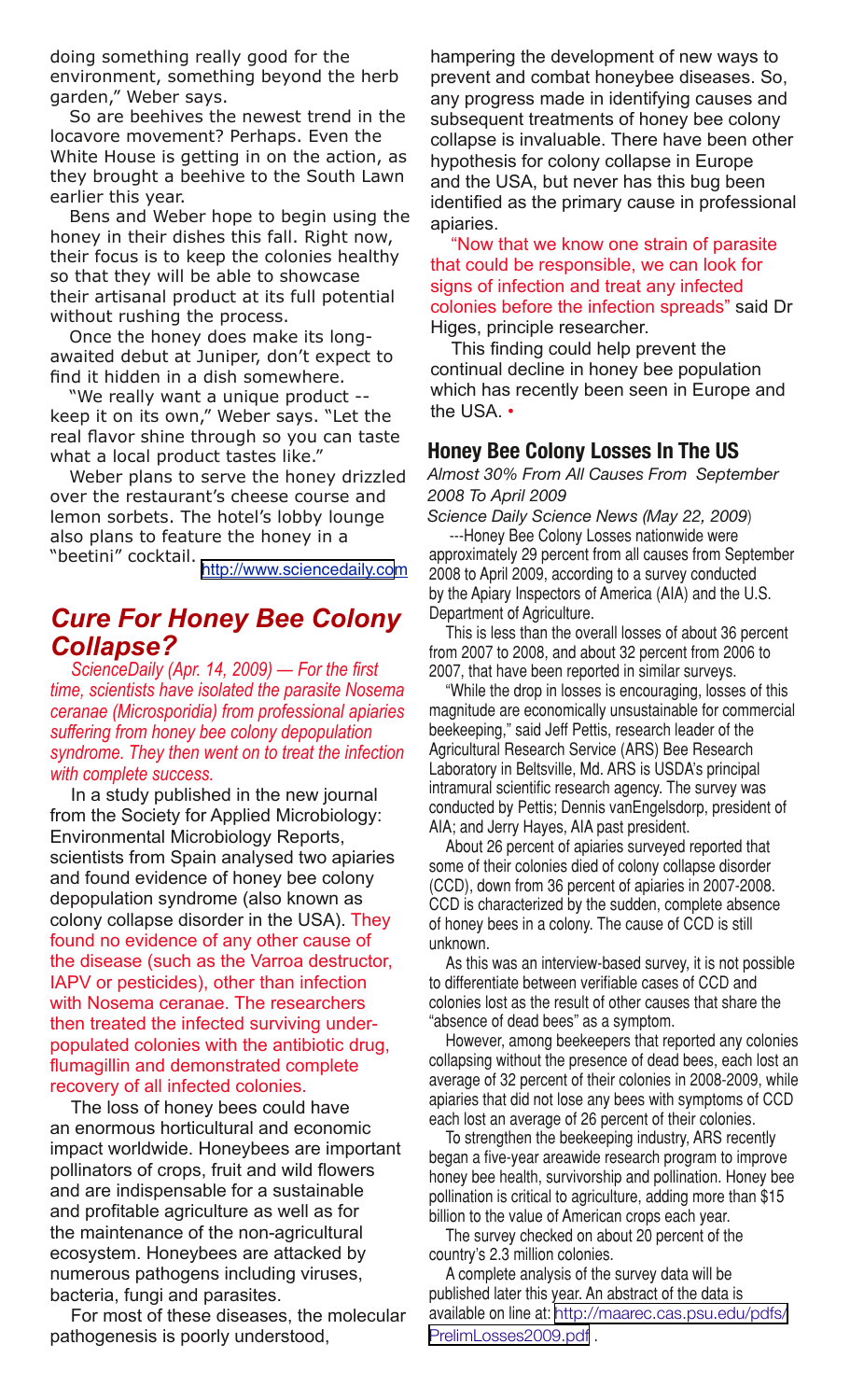

# Scientists zero in on bee killersBY ALAN BJERGA, BLOOMBERG NEWS MARCH 13, 2009

Ron Spears, a California beekeeper, says he's breathing easier about his hives this year because the threat of honeybee extinction may be subsiding.

Beekeepers, or apiarists, are investing more in food and cutting chemical levels in hives to withstand colony collapse disorder, the malady that helped wipe out about a third of the U.S. commercial hives in the past two years, Spears said. Scientists are studying the honeybee genome and relationships involving nutrition, pesticides and mites to resolve the phenomenon's mystery.

This year's first, and biggest, test of honeybee capability to pollinate US\$15-billion annually of U.S. plants -- California's almond crop -- showed hive-health improvement, insect scientists and beekeepers said. The disorder, found in at least 35 states and Europe and Asia as well as in the plots of the animated comedy "The Simpsons" and the crime drama "CSI," isn't over, Spears said. Still, it seems more under control, he said.

"It's been three, four years since we've been able to say this, but there's been enough bees," Spears, who trucked half of his 20,000-bee colonies to the state's Central Valley this year to fertilize the tree nut, said in an interview in Bakersfield, California. He feeds his bees sugar-derived pollen substitute rather than corn syrup. "People are understanding you better take care of them," he said.

After its identification in 2006, the disorder -- in which seemingly healthy bees suddenly flee their hives and die --helped destroy about a third of all U.S. beehives in 2007 and 2008, according to the Apiary Inspectors of America, a nonprofit organization. That's more than twice the normal rate of hive loss, said Dennis vanEngelsdorp, the group's president, in Harrisburg, Pennsylvania.

*Seeking Explanation:* The cause of the malady isn't known, said May Berenbaum, the head entomologist at the University of Illinois in Urbana.

Scientists studying the disorder say they are still learning how nutrition, pesticides, viruses and mites may be prompting the deaths of-billions of bees. Researchers exploring the honeybee genome may be within weeks of another goal: publicly identifying a genetic marker that definitively identifies that collapse has occurred. Berenbaum said.

*Effects of Drought:* California, the nation's largest crop producer, is facing water shortages, and the drought is forcing farmers to cut almond acreage. The water conditions and the effects of the recession are reducing the need for honeybees for almond pollination. *Almond Production:* Almonds, the most valuable U.S. tree nut at US\$2.2-billion in worth last year, need more bees than any other U.S. plant, enough to require about 1.3 million commercial beehives, more than half of all colonies, according to the USDA. That creates an annual ritual in which beekeepers truck hives thousands of miles to California's Central Valley, where almost all domestic and 80 percent of the world crop is grown, according to the Almond Board of California, a crop-

promotion agency based in Modesto. "So go the bees, so go the almonds," said John Replogle, chief executive officer of Durham, North Carolina-based Burt's Bees, which Clorox acquired in December 2007.

*Rented Hives:* Wegis and Young spend US\$175 to rent each hive, putting one or two on each of the 2,000 acres that they use to grow almonds. The cost is more than twice what they paid four years ago, Young said. Beekeepers are charging more, partly to make up the costs of improved bee diets, and farmers will pay extra for hives that are better cared for, said Joe Traynor, a regional broker who matches farmers with hives.

Scientists have settled on primary and secondary factors that explain the disorder, said Jeff Pettis, a USDA entomologist in Beltsville, Maryland.

Initial stresses include poor nutrition, mites, and pesticide exposure, he said. These combine with maladies such as the Israeli acute paralysis virus, which disorients bee brains, or nosema ceranae, a gut parasite that saps insect energy. The one-two punch sickens foraging worker bees and rapidly spreads through hives, he said.

*Toxic Substances:* **The honeybee genome, completed in 2006, shows that bees are more vulnerable to mass infection than**  first suspected, having about half of the genes used to fight toxic substances that insects such as fruit flies have, Berenbaum **said. Pesticide accumulations inside hives may create a "sick-building syndrome for honeybees," Berenbaum said.**

A key to understanding and potentially solving colony collapse disorder will be a genetic test to ensure the phenomenon is consistently reported, said Berenbaum, the Illinois entomologist. Currently the malady is identified and reported by beekeepers themselves. That impedes data collection because apiarists may be inaccurately blaming dead hives on the disorder, Eischen said.

Once researchers find a marker to diagnose the disorder, they may be able to determine what interactions are creating the malady, she said.

"There has been more learned about bees in the past two years than in the previous 20," Berenbaum said. Original article is quite long & has been abbreviated by editor.